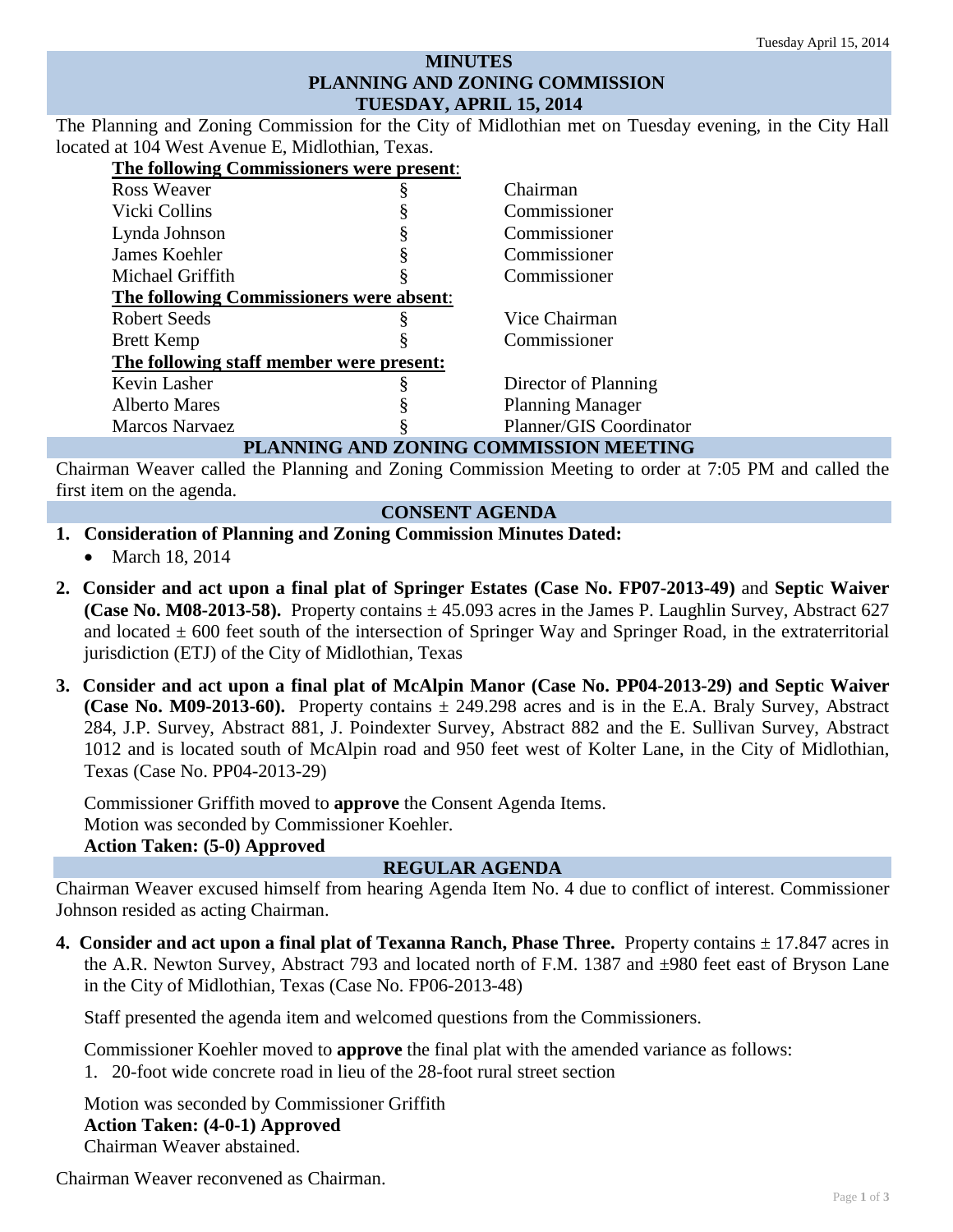**5. Consider and act upon the site plan, building elevations, and landscape plans for an addition to Gateway Church.** Property is zoned PD-43 and contains  $\pm$  4.742 acres, located at the northwest corner of the intersection of FM 1387 and Walnut Grove Road, in the City of Midlothian, Texas (Case No. SP04- 2013-51)

Staff presented the agenda item and welcomed questions from the Commissioners.

Commissioner Collins moved to **approve** this case, as presented Motion was seconded by Commissioner Johnson. **Action Taken: (5-0) Approved**

**6. Consider and act upon the site plan and building elevations and for an office and apartment in MidTowne, Phase 1, Lot 1R-GA-1, Block 24.** Property is zoned PD-42 and contains  $\pm$  0.1053 acres being located at the north side of George Hopper Lane and 70 feet east of Alex Lane, in the City of Midlothian, Texas (Case No. SP05-2013-54)

Staff presented the agenda item and welcomed questions from the Commissioners.

Commissioner Johnson moved to **approve** this case, as presented. Motion was seconded by Commissioner Koehler. **Action Taken: (5-0) Approved**

**7. Consider and act upon a preliminary plat of Hillstone Estates.** Property contains  $\pm$  16.677 acres in the Martha Brenan Survey, Abstract 43, and located on the east side of FM 663 and  $\pm$  480 feet south of Ashford Lane, in the City of Midlothian, Texas (Case No. PP09-2013-52)

Staff presented the agenda item and requested the Commissioners to **table** this request to the next meeting on May 20, 2014 to allow the applicant time to submit additional information.

Chairman Weaver moved to **table** this case. Motion was seconded by Commissioner Griffith. **Action Taken: (5-0) Table**

**8. Consider and act upon a preliminary plat of The Aviary.** Property contains  $\pm$  51.446 acres in the John Crane Survey, Abstract No. 246 and the Samuel Fredrick Survey, Abstract No. 357 and located at the southeast intersection of Shiloh Road and Walnut Grove Road, in the extraterritorial jurisdiction (ETJ) of the City of Midlothian, Texas (Case No. PP10-2013-53)

Staff presented the agenda item and welcomed questions from the Commissioners.

Chairman Weaver moved to **approve** this case, as presented. Motion was seconded by Commissioner Collins. **Action Taken: (5-0) Approved**

**9. Consider and act upon a request for a driveway spacing variance for a counseling center at First Baptist Church Midlothian Addition Lot 1, Block 2.** Property contains  $\pm$ 17.327 acres and is located east of South Midlothian Parkway approximately 225 feet north of Mt. Zion Road, in the City of Midlothian, Texas (Case No. M07-2013-55)

Staff presented the agenda item and welcomed questions from the Commissioners.

Commissioner Koehler moved to **approve** this case to allow this drive cut to be approximately 290 feet north of the existing drive cut that aligns with Mt. Zion Road with the following condition:

1) Any future drive cut along this property shall align with the existing church drive cut on the west side of South Midlothian Parkway (approximately 1,100 feet)

Motion was seconded by Commissioner Johnson.

## **Action Taken: (5-0) Approved**